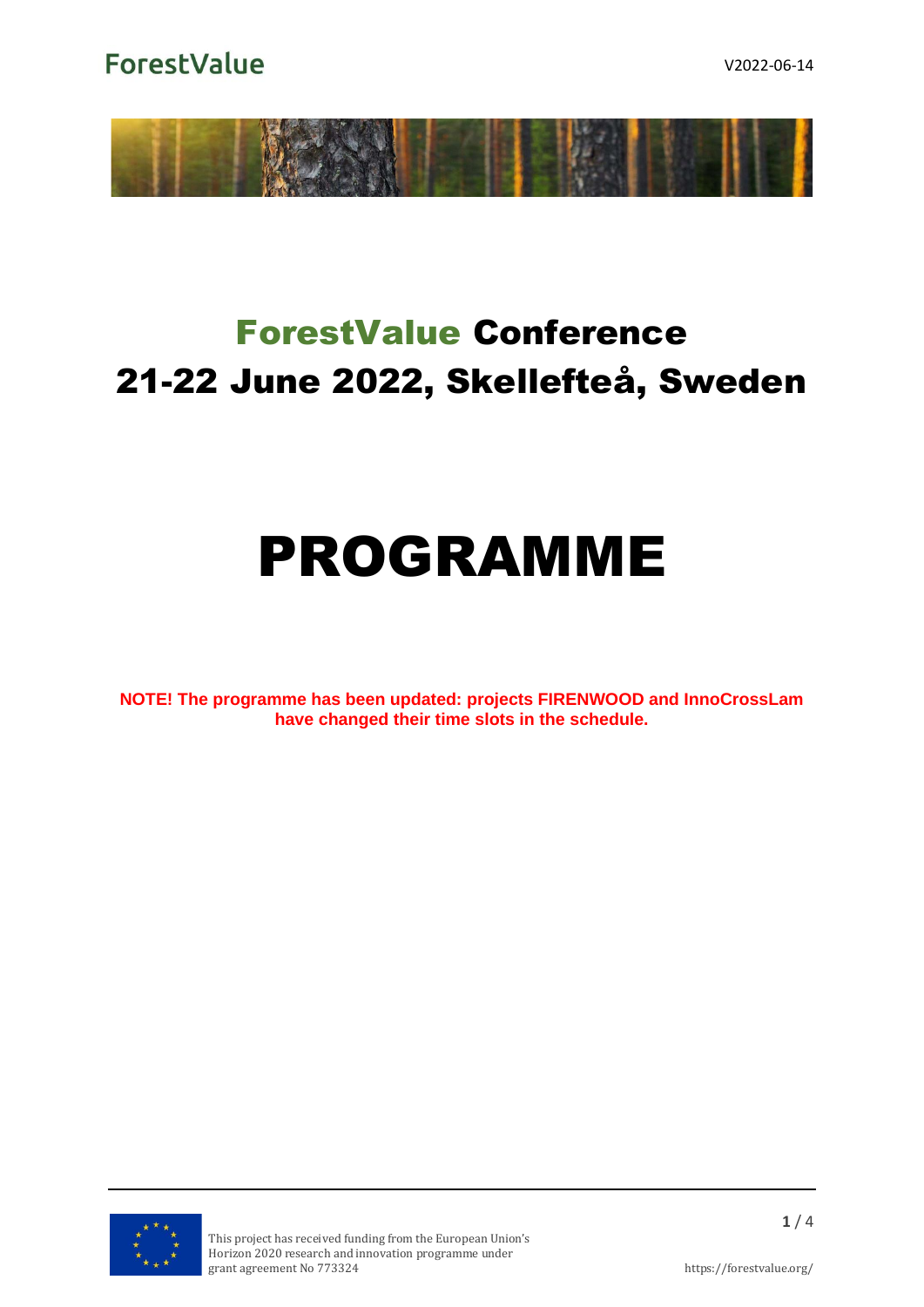# ForestValue

## The conference is jointly organised by the Swedish representatives of the following ForestValue ERA-Net Cofund research projects:



# Delivering fingertip knowledge to enable service life performance specification of wood

*Project Coordinator: ED Suttie, BRE (UK) Coordinator in Sweden: Eva Frühwald Hansson, LU*



Dynamic response of tall timber buildings under service load *Project Coordinator & Coordinator in Sweden: Marie Johansson, RISE*



#### Improved fire design of engineered wood systems in buildings

*Project Coordinator: Tian Li , RISE Fire Research (NO) Coordinator in Sweden: Alar Just, RISE*

*Project Coordinator: Carmen Sandhaas, KIT (DE) Coordinator in Sweden: Thomas Bader, LNU*

# hardwood\_joint



#### Innovative design for the future – Use and reuse of wood (building) components *Project Coordinator & Coordinator in Sweden:*

*Karin Sandberg, RISE*

Innovative joints in hardwoods



#### Innovative solutions for cross laminated timber structures *Project Coordinator: Boris Azinović, ZAG (SI) Coordinator in Sweden: Henrik Danielsson, LU*



READiStrength - Resource efficient and data driven integrated log and board strength grading *Project Coordinator & Coordinator in Sweden: Olof Broman, LTU*

The conference venue is Sara Cultural Centre and The Wood Hotel at Skellefteå.

This is a hybrid event and the conference days on June 21-22 can also be accessed virtually, here is the link for video streaming: [https://vimeo.com/event/2205246/fe6c2adacc.](https://vimeo.com/event/2205246/fe6c2adacc)

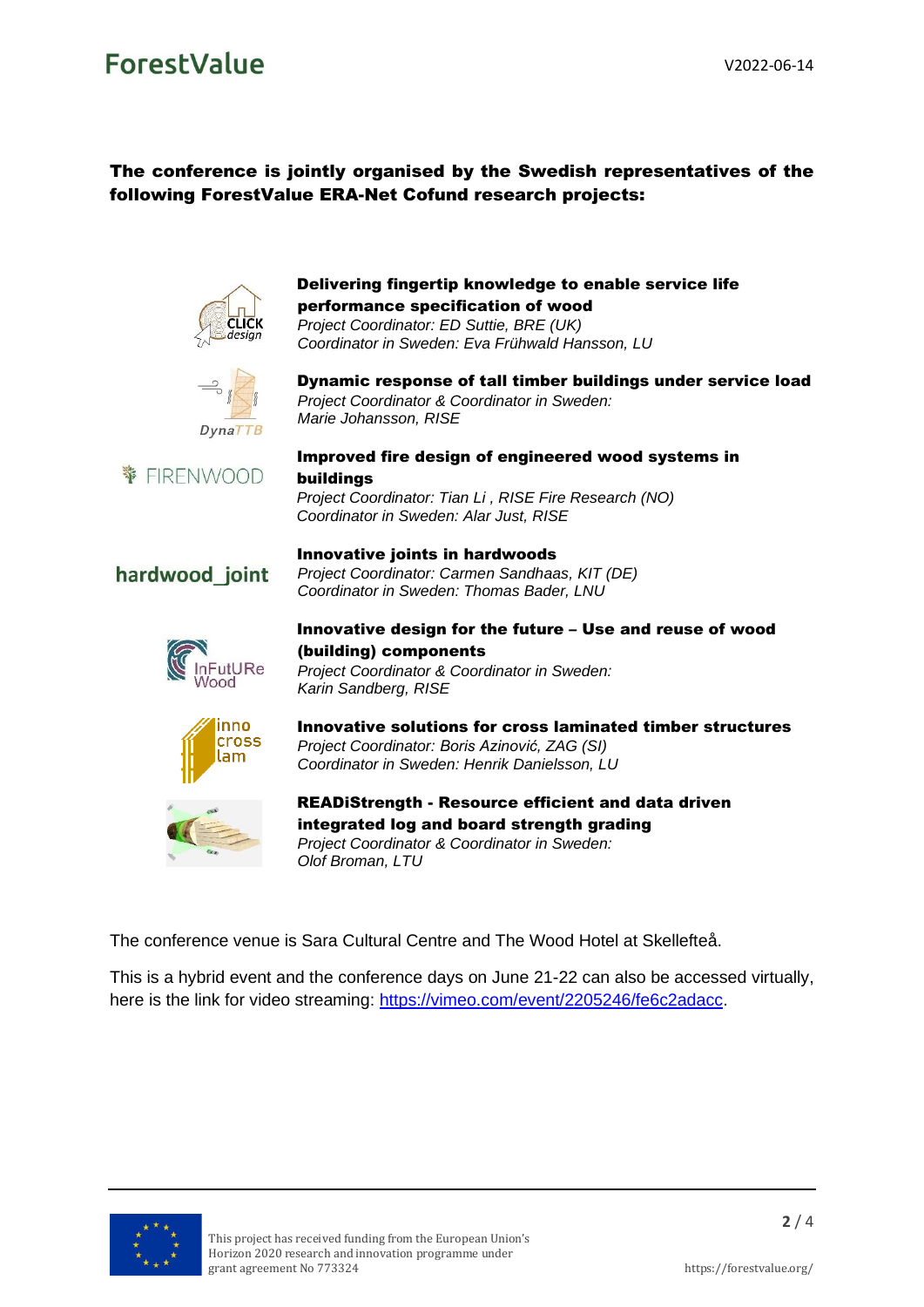# ForestValue

## **Tuesday 21 st of June - Conference Day 1**

| Time (CET)    |                                                                       | <b>Activity</b>                                                                            |
|---------------|-----------------------------------------------------------------------|--------------------------------------------------------------------------------------------|
| 8.00-8.15     | Swedish funding<br>agencies: Vinnova,<br>Formas,<br>Energimyndigheter | Introduction                                                                               |
| $8.15 - 9.35$ | desian                                                                | Delivering fingertip knowledge to enable service life<br>performance specification of wood |
| 9.35-10.00    |                                                                       | Coffee                                                                                     |
| 10.00-11.20   | DynaTTB                                                               | Dynamic response of tall timber buildings under<br>service load                            |
| 11.20-11.30   |                                                                       | <b>Break</b>                                                                               |
| 11.30-12.10   | ınno<br><b>Cross</b><br>lam                                           | Innovative solutions for cross laminated timber<br>structures                              |
| 12.10-13.10   |                                                                       | Lunch                                                                                      |
| 13.10-13.50   | nno<br><b>Cross</b><br>lam                                            | Innovative solutions for cross laminated timber<br>structures                              |
| 13.50-14.00   |                                                                       | <b>Break</b>                                                                               |
| 14.00-15.20   | hardwood joint                                                        | Innovative joints in hardwoods                                                             |
| 15.20-15.50   |                                                                       | Coffee                                                                                     |
| 15.50-17.10   | ood                                                                   | Innovative design for the future - Use and reuse of<br>wood (building) components          |

## **Wednesday 22<sup>nd</sup> of June - Conference Day 2 (until noon)**

| Time (CET) | <b>Activity</b>                                                 |
|------------|-----------------------------------------------------------------|
| 8.30-9.50  | Improved fire design of engineered wood systems<br>in buildings |
| 9.50-10.20 | Coffee                                                          |